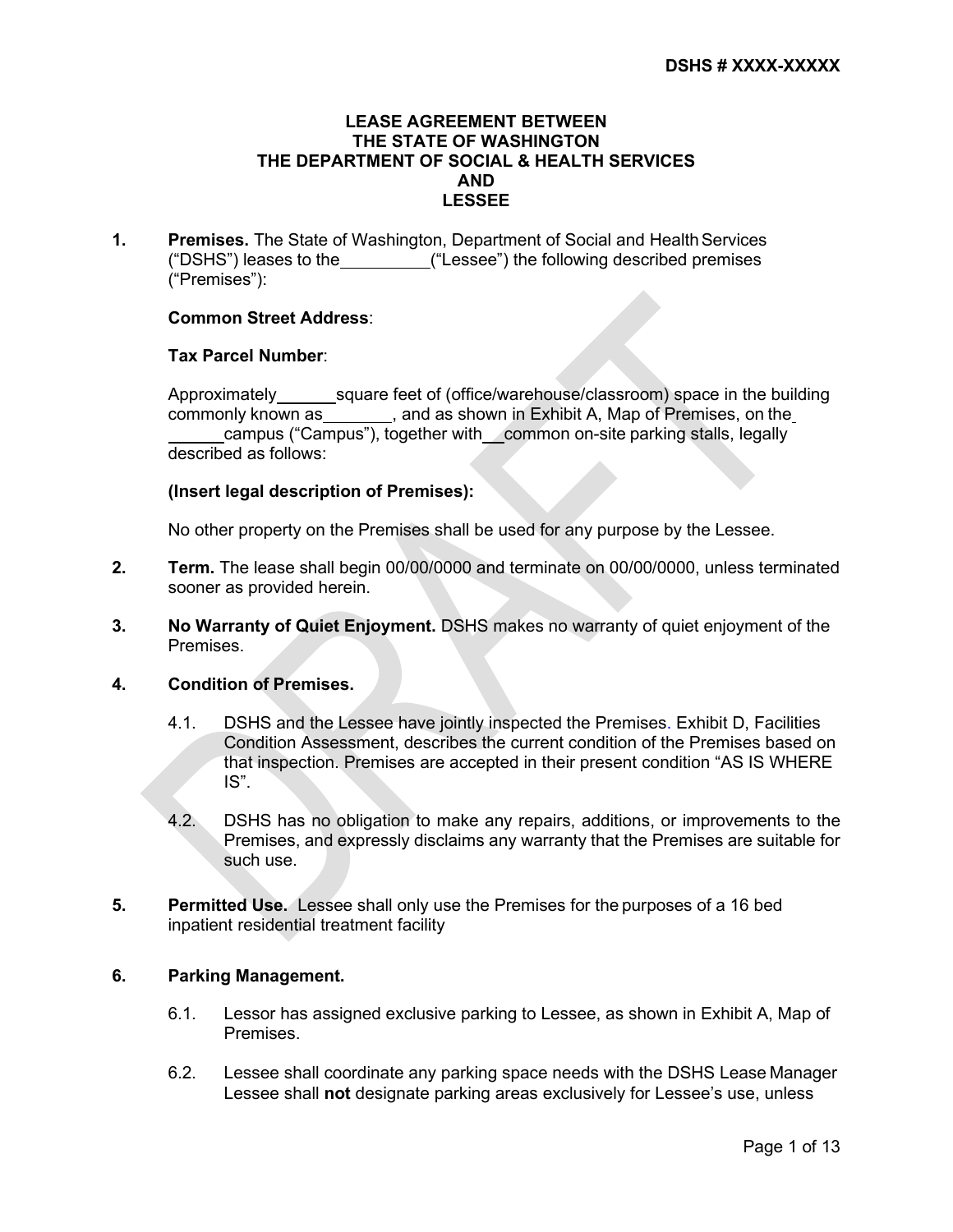the designation is approved by the DSHS Lease Manager.

# **7. Lessee Obligations**.

7.1. Comply with Campus patient safety rules, regulations, and procedures, as shown in the Obligations of Lessee on Campus, Exhibit B, at all times while on the Premises. Lessee acknowledges receipt, review of, and distribution to all necessary staff of these rules, regulations, and procedures from DSHS.

# 7.2. **(TBD-Campus Security, DSHS Lease Manager, or other contact**)

- 7.3. Use due diligence, exercise reasonable care, and remain aware of its surroundings when entering, exiting, and while within the Premises with respect to Campus residents, staff, and property.
- 7.4. Comply with all City requirements. (Examples operatingplan approval, permits for constructing improvements)

## 7.5. **TBD-Any other Lessee obligations necessary for the Lease Agreemen**t.

# **8. Condition at End of Lease**.

- 8.1. Upon vacating the Premises on the termination date, Lessee shall:
	- 8.1.1. Restore the Premises, at Lessee's sole cost and expense, as required in Exhibit E, Premises Restoration Plan.
	- 8.1.2. Participate in a walk-through with DSHS prior to Lessee's departure from the Premises, to verify the condition of the Premises. Lessee shall sign a new Facility Condition Assessment, documenting the condition of the Premises at the end of the Agreement.
	- 8.1.3. Peaceably surrender the same to DSHS.
- 8.2. Lessee shall surrender all rights to leasehold improvements upon termination of the Agreement.
- 8.3. **Optional.** At the option of DSHS, Lessee shall, at Lessee's own expense, remove all improvements constructed by Lessee upon the Premises, and return the Premises to grade level free of all debris.

## **9. Financial Obligations.**

- 9.1. **Rent and Leasehold Excise Tax**. (Determine whether Leasehold Excise Tax applies. Delete references below if inapplicable.)
	- 9.1.1. Lessee shall pay DSHS rent and leasehold excise tax (as required by Chapter 82.29A RCW) in the amount of  $\frac{1}{2}$  annually, payable in monthly installments of \$ :

Rent: \$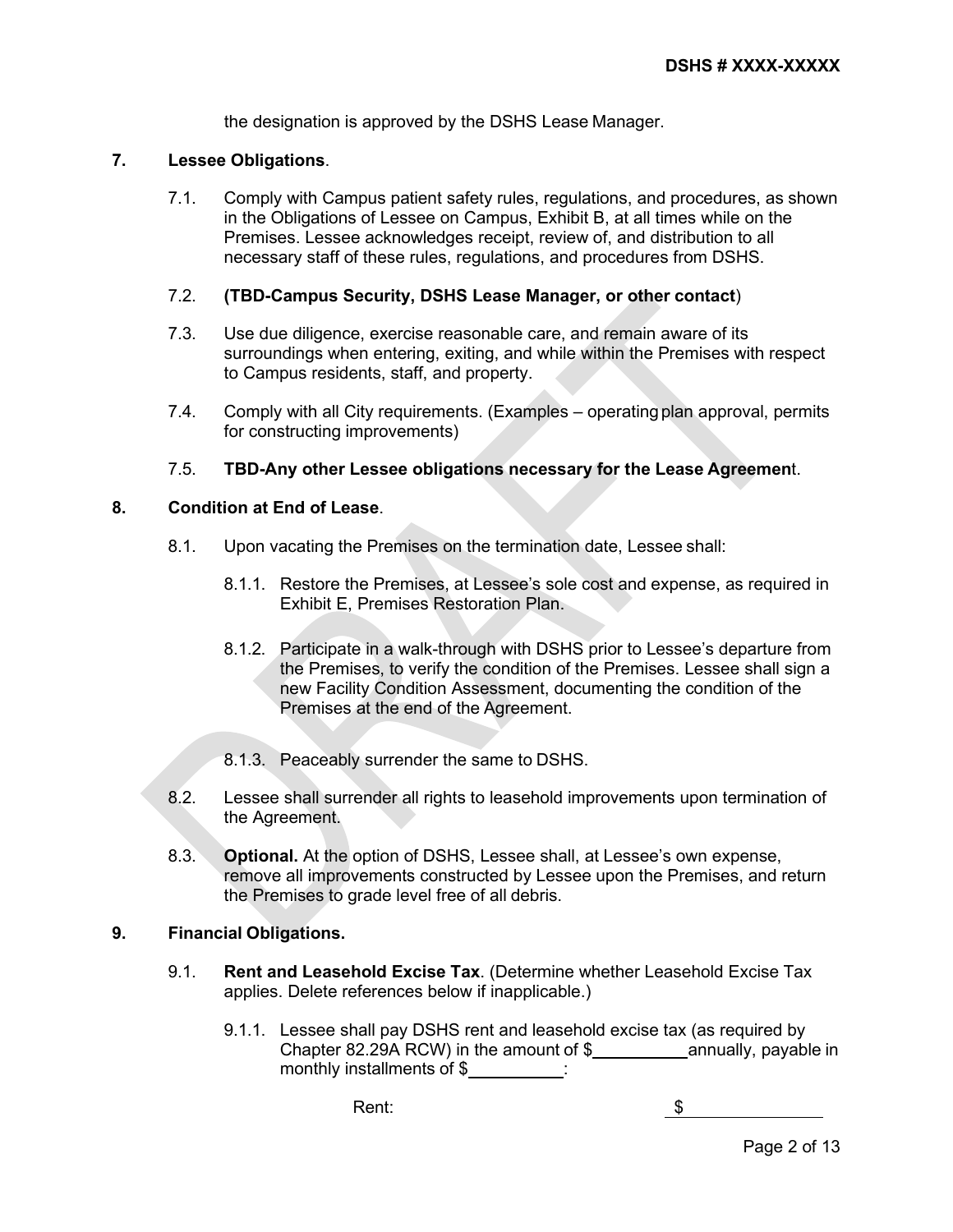| Leasehold Excise Tax: |  |
|-----------------------|--|
| Monthly Payment:      |  |

The current Leasehold Excise Tax rate is 12.84% (**if Tax is required, verify rate with Department of Revenue**) of the rent amount. Lessee shall be responsible for any adjustments to the Leasehold Excise Tax amount required by the Department of Revenue.

**9.1.2.** Rent payments shall be due on the first of each month.

#### 9.2. **Overdue Rent**.

- 9.2.1. Lessee's failure to pay rent within 30 days after the due date shall be a default of the Lease, and DSHS may then pursue remedies as providedin Section 30, Remedies for Default. Rent payments received after 30 days following the due date shall include the late penalty and interest charges.
- 9.2.2. Lessee shall pay DSHS a late charge of six percent (6%) of the amount of any rent payment received by DSHS more than 30 days after the due date.
- 9.2.3. Lessee shall pay DSHS interest at the rate of one percent (1%) per month, beginning on the date such rent is due and until the rent is paid, for any rent payment received by DSHS more than 30 days after the due date.

# 9.3. **Utilities and Assessments**.

DSHS shall not be responsible for utility costs to Lessee under this agreement. Utilities included, but not limited to: assessments, pest control, refuse collection, recycling, fire alarm, fire suppression and generator maintenance, storm water, heat, electricity, water, sewer, gas, phone, and restroom supplies.

- 9.3.1. Lessee shall use its best efforts to conserve utility usage on the Premises.
- 9.3.2. Lessee shall coordinate any utility issues with the DSHS Facilities Manager.
- 9.3.3. Lessee shall pay all assessments that may be charged against the leased Premises per Chapter 79.44 RCW, including, but not limited to:
	- 9.3.3.1. Storm water runoff.
	- 9.3.3.2. Fire Protection Services, Emergency Medical Services and Security Services.
	- 9.3.3.3. Weed.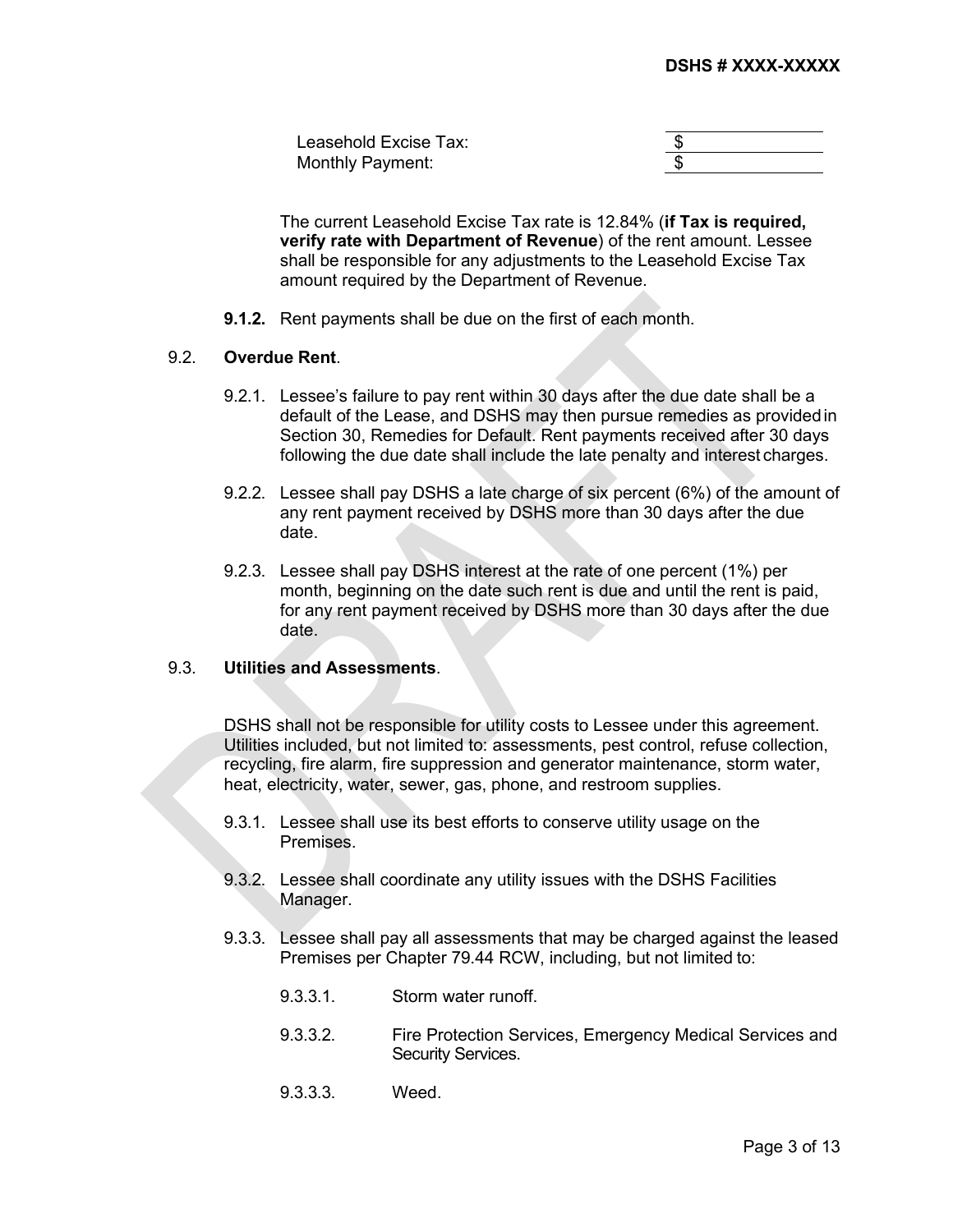- 9.3.3.4. Local improvement district.
- 9.3.3.5. Watershed protection district.
- 9.3.3.6. Conservation district.
- 9.3.4. Reimbursements for assessment cost shall be based on actual costs incurred by Campus.

Lessee's share of utility and assessment costs is based on: The square footage of the Premises  $($ , divided by the Campus square footage ( ), and then multiplied by actual costs incurred by Campus.

**10. Termination for Convenience.** DSHS may terminate this Agreement for any reason by providing calendar 12 months written notice to the Lessee.

# **11. Billing and Payment.**

DSHS shall submit invoices for payment to Lessee monthly. Payments shall be considered timely if received by DSHS within 30 days from the billing date. Payments shall be sent to DSHS at the address listed below:

Department of Social and Health Services Office of Capital Programs Attn: Fiscal Unit 1115 S. Washington St. MS: 45848 Olympia, Washington 98504-5848

**12. Lease Management.** The Lease Manager for each of the parties shall be responsible for and shall be the contact person for all communications regarding the performance of this Agreement. Each party may amend the contact person by giving written notice to the other party.

**The Lease Manager for the Lessee is:**

**The Lease Manager for DSHS is:**

**The Facilities Manager for the Campus is:**

### **The OCP Project Manager for DSHS is:**

# **13. Security**.

- 13.1. DSHS shall not provide security services to Lessee.
- 13.2. Lessee staff shall be aware of its surroundings when entering, exiting andwithin the Premises, to help ensure the safety and well-being of DSHS' residents and employees.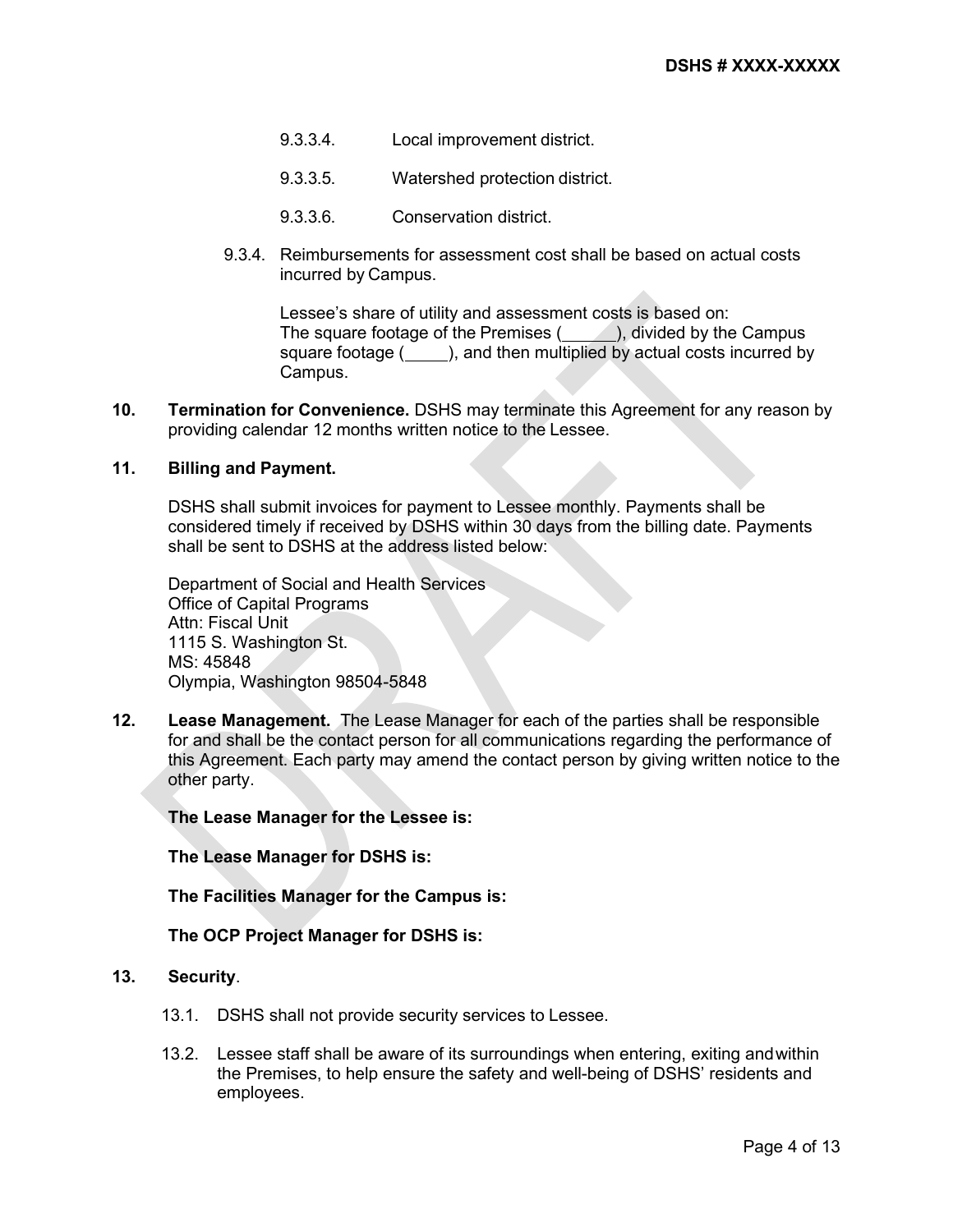13.3. Lessee acknowledges that it has received, reviewed and distributed to all necessary employees the Campus resident safety rules, regulations and procedures and shall adhere to them at all times while near or within the **Premises** 

## **14. Repairs and Maintenance of Premises**.

- 14.1. Lessor's Maintenance and Operations Division (MOD) will manage the maintenance and operations of the premise by providing building maintenance and operational services, and maintenance contracts (including but not limited to pest control, refuse collection, recycling, fire alarm, fire suppression and generator maintenance.)
- 14.2. Onsite maintenance and operational services include but not limited to:
	- 14.2.1. Carpentry (Doors, Floors, Walls, Ceilings, Windows)
	- 14.2.2. Controls (HVAC, Fire Suppression, Water Detection)
	- 14.2.3. Custodial Services (Cleaning, Janitorial, Solid Waste Removal & Recycling)
	- 14.2.4. Electrical (Equipment, Distribution)
	- 14.2.5. Environmental (Air Quality, Fire Inspection, Spill Response)
	- 14.2.6. Grounds (Lawns, Plantings, Trees, Parks)
	- 14.2.7. Mechanical (Plumbing, Pumps, Fans, Motors)
	- 14.2.8. Painting (Interior Common Spaces, Exterior)
	- 14.2.9. Pest Control (Indoor, Outdoor)
	- 14.2.10. Security (Building Access, Cameras)
- 14.3. Lessee shall take whatever action necessary to ensure lights and noise coming from the property are not of such magnitude to disrupt the therapeutic environment of the Campus.
- 14.4. Should Lessee fail to maintain the Premises in good condition and repair, DSHS shall give Lessee written notice to take corrective action. If corrective action is not taken within 10 working days, DSHS shall make arrangements for the maintenance or repairs and bill, and Lessee shall reimburse DSHS for these costs.
- 14.5. Lessee shall coordinate any maintenance issues with the DSHS Facilities Manager. DSHS may provide maintenance services to Lessee on a time and materials basis, as agreed in advance and in writing.

## **15. Damage and Destruction**.

- 15.1. If the Premises are damaged by fire, casualty, or structural defects not due to the negligent acts or fault of Lessee, which prevents Lessee from using the Premises for its contracted purposes, then Lessee shall have 90 days following such damage to notify DSHS in writing and terminate the Agreement. The termination shall be effective on the date of receipt by DSHS of the written notification.
- 15.2. If the Premises are damaged by fire or other casualty resulting from any act or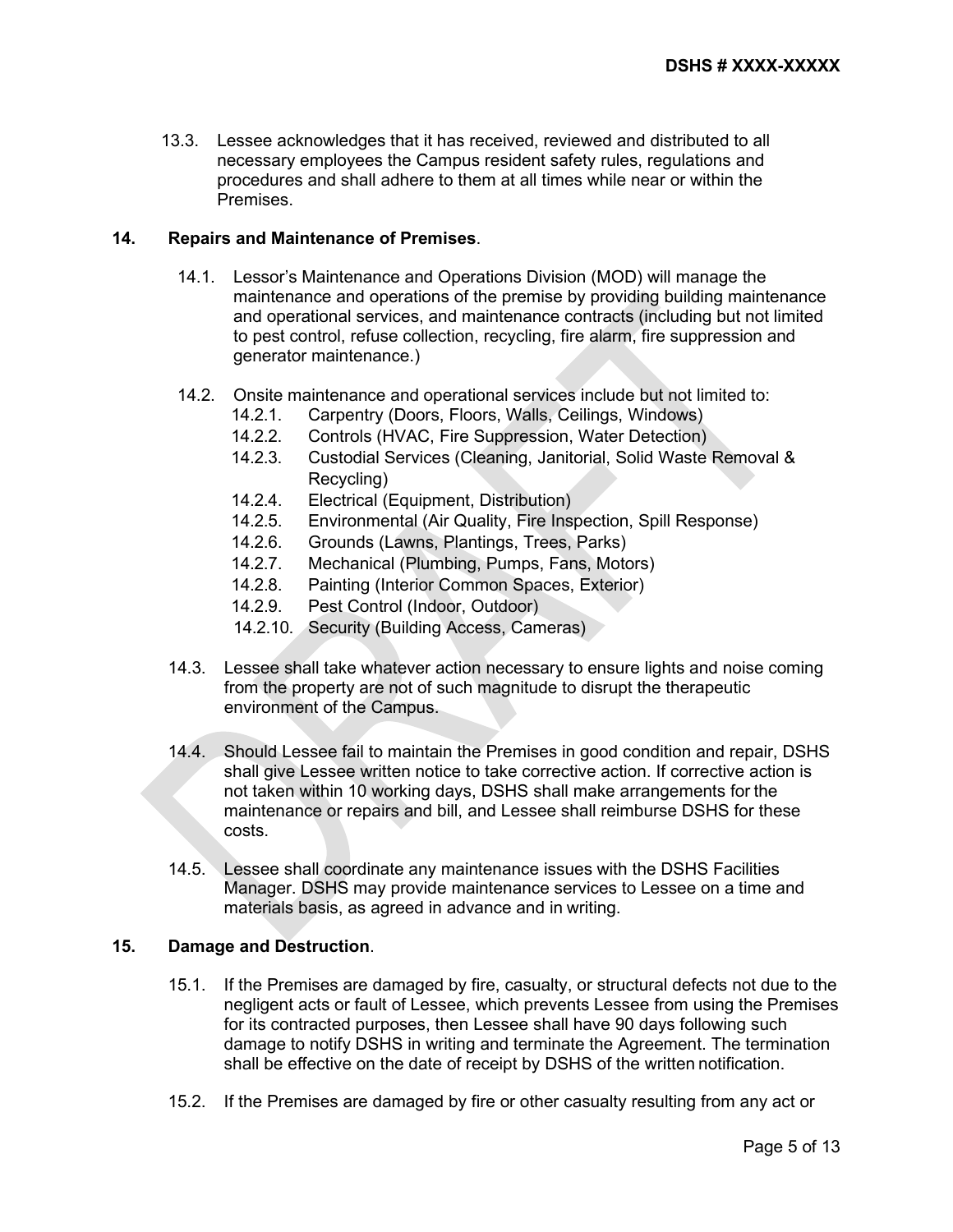negligence of Lessee or any of Lessee's agents, then:

- 15.2.1. Consideration shall not be diminished or abated while such damages are under repair; and,
- 15.2.2. Lessee shall be responsible for all costs of repair.

# **16. Access and Compliance**.

- 16.1. DSHS shall have access to the Premises at all reasonable times.
- 16.2. In the event of an emergency threatening immediate DSHS client or public health and safety, DSHS shall have immediate access to the Premises, and shall notify the Lessee as soon as possible of the circumstances necessitating such emergency entry.
- 16.3. Failure to inspect or enforce compliance shall not be construed as a waiver of DSHS' right to declare a breach, nor relieve Lessee of any liability to DSHS for any breach of the terms, conditions, or requirements of this Agreement.

# **17. Insurance.**

The Lessee shall at all times comply with the following insurance requirements.

17.1. General Liability Insurance

The Lessee shall maintain Commercial General Liability Insurance, or Business Liability Insurance, including coverage for bodily injury, property damage, and contractual liability, with the following minimum limits: Each Occurrence -\$1,000,000; General Aggregate - \$2,000,000. The policy shall include liability arising out of the parties' performance under this Agreement, including but not limited to premises, operations, independent Lessees, products-completed operations, personal injury, advertising injury, and liability assumed under an insured Agreement. The State of Washington, Department of Social & Health Services (DSHS), its elected and appointed officials, agents, and employees of the state, shall be named as additional insureds.

17.2. Worker's Compensation

The Lessee shall comply with all applicable Worker's Compensation, occupational disease, and occupational health and safety laws and regulations. The State of Washington and DSHS shall not be held responsible for claims filed for Worker's Compensation under RCW 51 by the Lessee or its employees under such laws and regulations.

### 17.3. Employees and Volunteers

Insurance required of the Lessee under the Agreement shall include coverage for the acts and omissions of the Lessee's employees and volunteers. In addition, the Lessee shall ensure that all employees and volunteers who use vehicles to transport clients or deliver services have personal automobile insurance and current driver's licenses.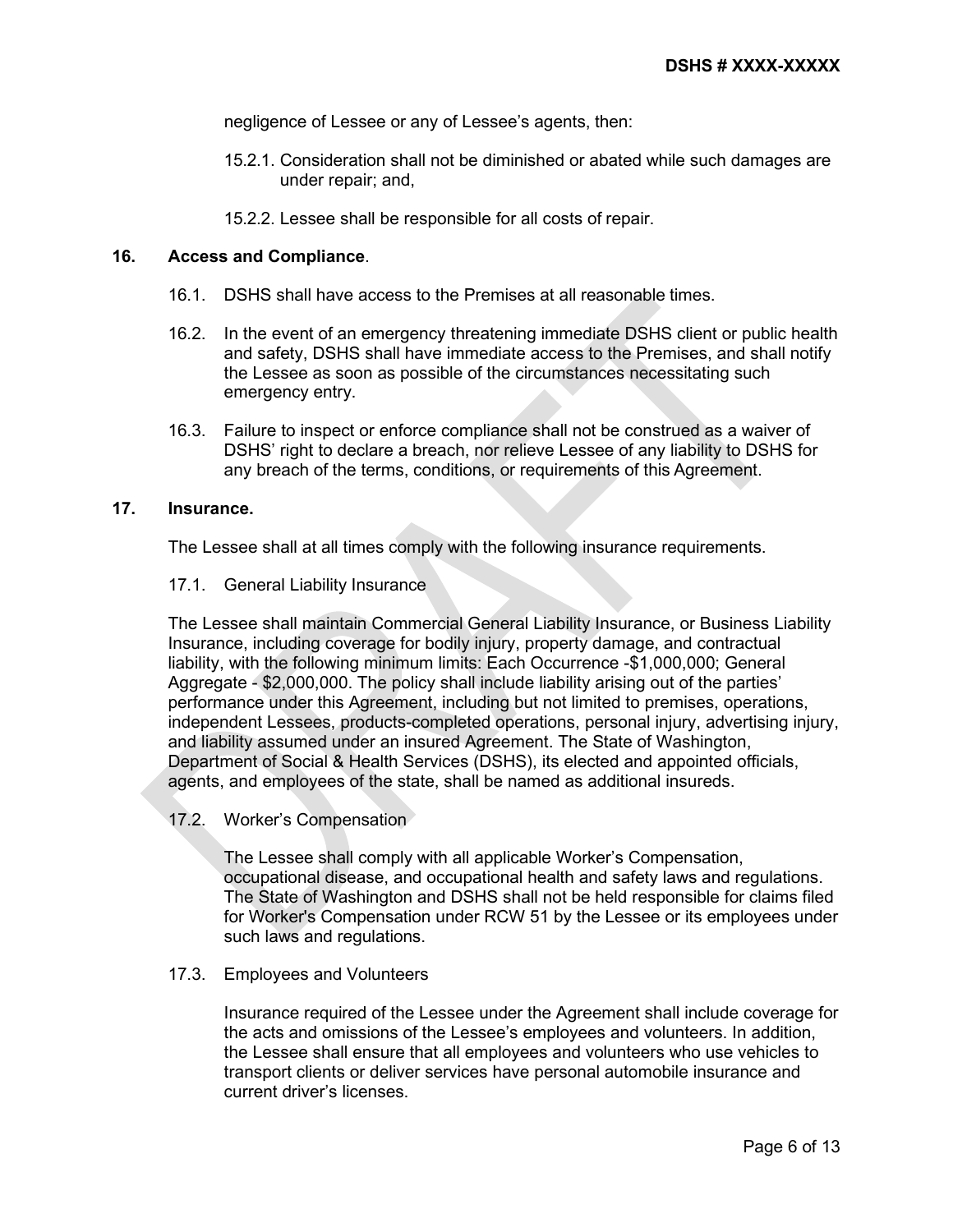### 17.4. Subcontractors

The Lessee shall ensure that all contractors and subcontractors have and maintain insurance with the same types and limits of coverage as required of the Lessee under the Lease.

#### 17.5. Sublessees

The Lessee shall ensure that any Sublessees have and maintain insurance with the same types and limits of coverage as required of the Lessee under the Lease.

#### 17.6. Separation of Insured's

All insurance policies shall include coverage for cross liability and contain a "Separation of Insured's" provision.

### 17.7. Insurers

The Lessee shall obtain insurance from insurance companies identified as an admitted insurer/carrier in the State of Washington, with a Best's Reports' rating of B++, Class VII, or better. Surplus Lines insurance companies will have a rating of A-, Class VII, or better.

#### 17.8. Evidence of Coverage

The Lessee shall, upon request by DSHS, submit a copy of the Certificate of Insurance, policy, and additional insured endorsement for each coverage required of the Lessee under this Agreement. The Certificate of Insurance shall identify the Washington State Department of Social and Health Services as the Certificate Holder. A duly authorized representative of each insurer, showing compliance with the insurance requirements specified in this Agreement, shall execute each Certificate of Insurance.

The Lessee shall maintain copies of Certificates of Insurance, policies, and additional insured endorsements for each Sublessee as evidence that each Sublessee maintains insurance as required by the Agreement.

## 17.9. Material Changes

The insurer shall give the DSHS point of contact listed on page one of this Agreement 45 days advance written notice of cancellation or non-renewal. If cancellation is due to non-payment of premium, the insurer shall give DSHS 10 days advance written notice of cancellation.

## 17.10. General

By requiring insurance, the State of Washington and DSHS do not represent that the coverage and limits specified will be adequate to protect the Lessee. Such coverage and limits shall not be construed to relieve the Lessee from liability in excess of the required coverage and limits and shall not limit the Lessee's liability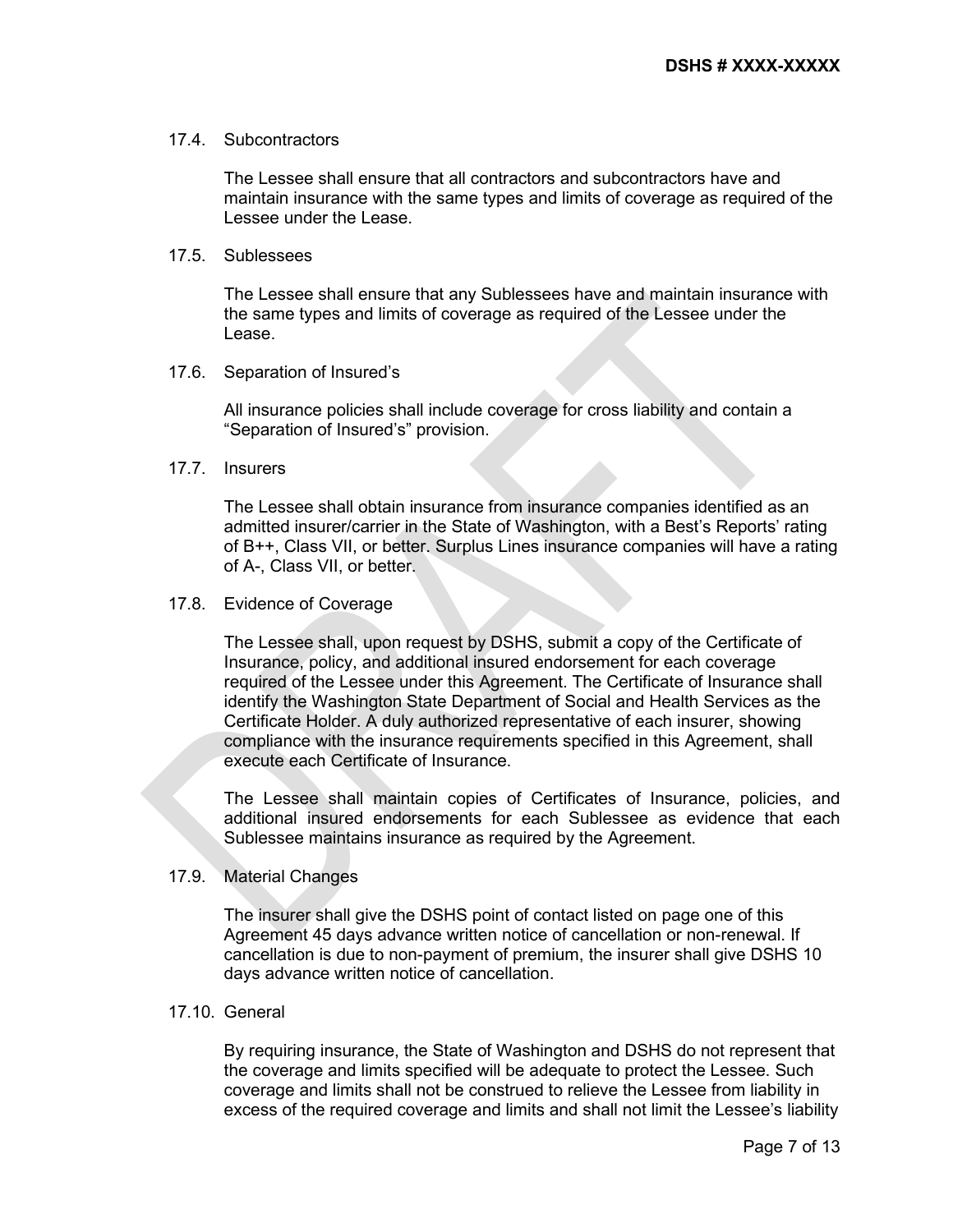under the indemnities and reimbursements granted to the State and DSHS in this Agreement. All insurance provided in compliance with this Agreement shall be primary as to any other insurance or self-insurance programs afforded to or maintained by the State.

#### 17.11. Waiver

The Lessee waives all rights, claims and causes of action against the State of Washington and DSHS for the recovery of damages to the extent said damages are covered by insurance maintained by Lessee.

#### **18. Indemnity / Hold Harmless**.

- 18.1. Lessee shall indemnify and hold DSHS harmless from any claims, loss,liability, damages, or fines arising out of or relating to Lessee's, or any Subcontractor's, performance or failure to perform this Agreement or any acts or omissions.
- 18.2. Lessee shall indemnify and hold DSHS harmless from any and all claims of liability, loss, or damage arising out of or incidental to use or possession of the Premises, including but not limited to: claims for property damage, personal injury, or death.
- **19. Weed Control.** Lessee shall control noxious weeds and vegetation on the Premises as required by law. Lessee shall be responsible for, or shall immediately reimburse DSHS for, any noxious weed control costs incurred as a result of Lessee's failure to control noxious weeds on the Premises.
- **20.** Hazardous, Toxic, or Harmful Substances. Lessee shall not keep, on our about the Premises, any substances designated as or containing components designated as hazardous, toxic, dangerous, or harmful, or are subject to regulation by law.
- **21. (TBD) Smoking.** Smoking is only allowed on the Campus in areas designated by the DSHS Leases Manager.

#### **22. Drugs, Alcohol, or Firearms**.

No recreational drugs, alcohol, or firearms are allowed at any time on the Premises.

**23. Assignment.** Lessee shall not sublease or sublet the Premises, and shall not assign this Agreement without written approval from DSHS.

#### **24. Authorized Improvements and Alterations**.

- 24.1. Improvements and alterations may be constructed on the Premises only upon prior written consent by DSHS. All improvements made on or to the Premises without the consent of DSHS shall immediately become the property of DSHS, or at DSHS' option, may be required to be removed by the Lessee, at Lessee's sole cost.
- 24.2. Improvements upon the Premises constructed by the Lessee shall be the property of the Lessee during the term of this Agreement, including without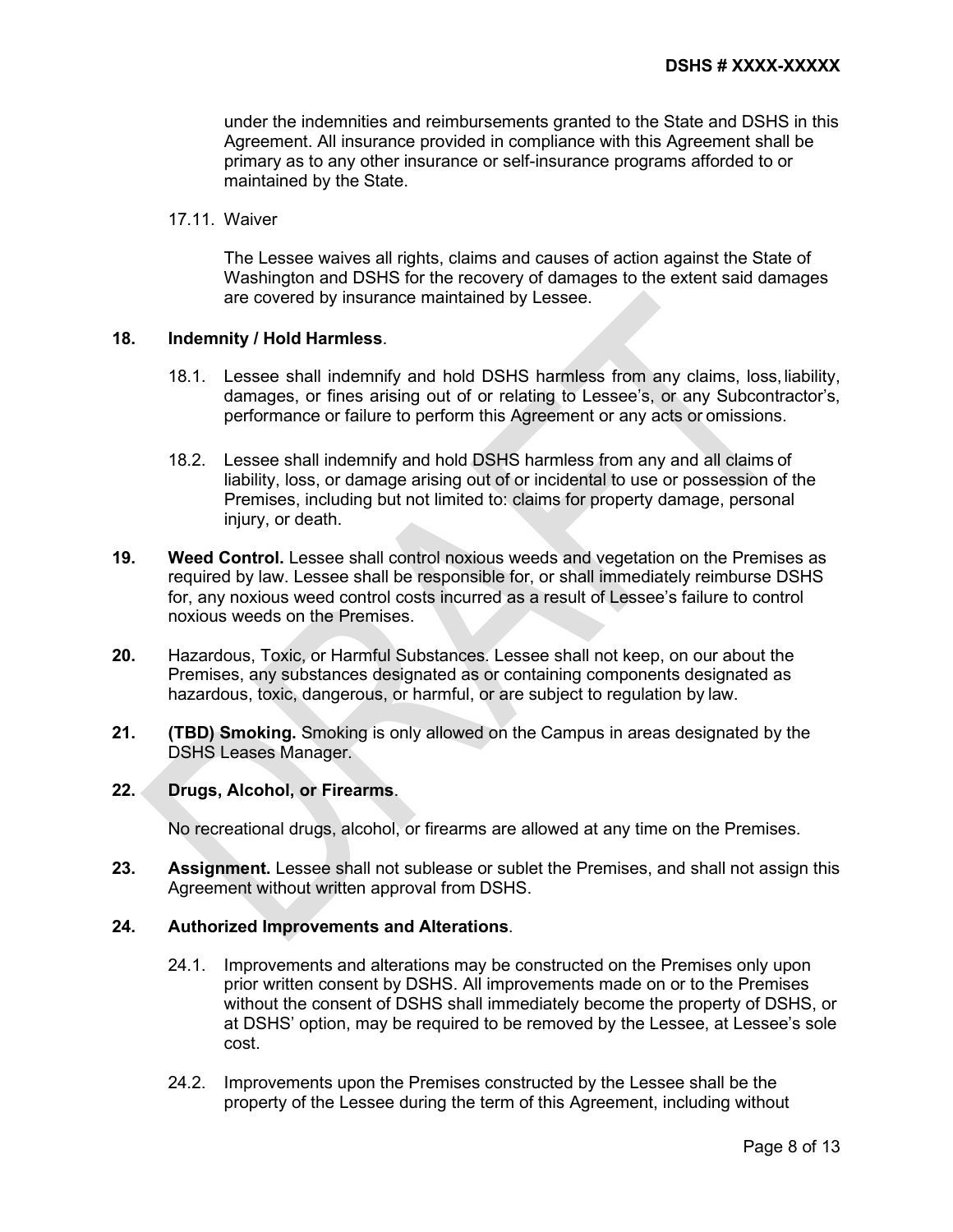limitation all additions, alterations, and improvements to or replacement of the Premises and installed fixtures.

24.3. At the expiration or earlier termination of this Agreement, all improvements, additions, alterations, and improvements to or replacement of the Premises and shall become the property of DSHS, unless DSHS requires their removal per Section 8, Condition at End of Lease.

### **25. Plan Approval**.

- 25.1. Lessee shall meet with the DSHS Office of Capital Programs (OCP) Project Manager prior to submitting plans for any contemplated improvements to the Premises.
- 25.2. Lessee shall submit the plans or specifications for the construction of the authorized improvements, and any changes thereto, in writing to the OCP Project Manager for approval.

The written request shall include:

- 25.2.1. A Plan of Operation, including a construction schedule;
- 25.2.2. A diagram indicating location of improvements and location of any utility changes, and;
- 25.2.3. Dimensions and square footage of improvements.
- 25.3. DSHS will review the written request and respond with a decision in writingwithin 30 days. After 30 days, non-action by DSHS will signify approval. DSHS' approval shall be contingent upon acceptance of the plans by the applicable state and local regulatory authorities.
- **26. Compliance with Laws and Regulations.** Lessee shall cause all work and business conducted on the Premises to be performed in accordance with all applicable laws, directions, and regulations of all governmental agencies having jurisdiction. Lessee shall, at its sole cost and expense, correct any failure or compliance created through its fault or by reason of its use.
- **27. Liens.** Lessee shall not suffer or permit any lien to be filed against DSHS' interest in the Premises, including improvements, due to work, labor, services provided, or materials supplied to, by, or through Lessee. If any such lien is filed, Lessee shall cause the lien to be discharged of record within 30 days after the date of filing or creation of the lien, unless other arrangements are authorized in writing by DSHS in advance.
- **28. Order of Precedence.** In the event of an inconsistency in the terms of this Agreement, or between its terms and any applicable statute or rule, the inconsistency shall be resolved by giving precedence in the following order:
	- 28.1. Applicable Washington state and federal statutes and rules.
	- 28.2. This Agreement.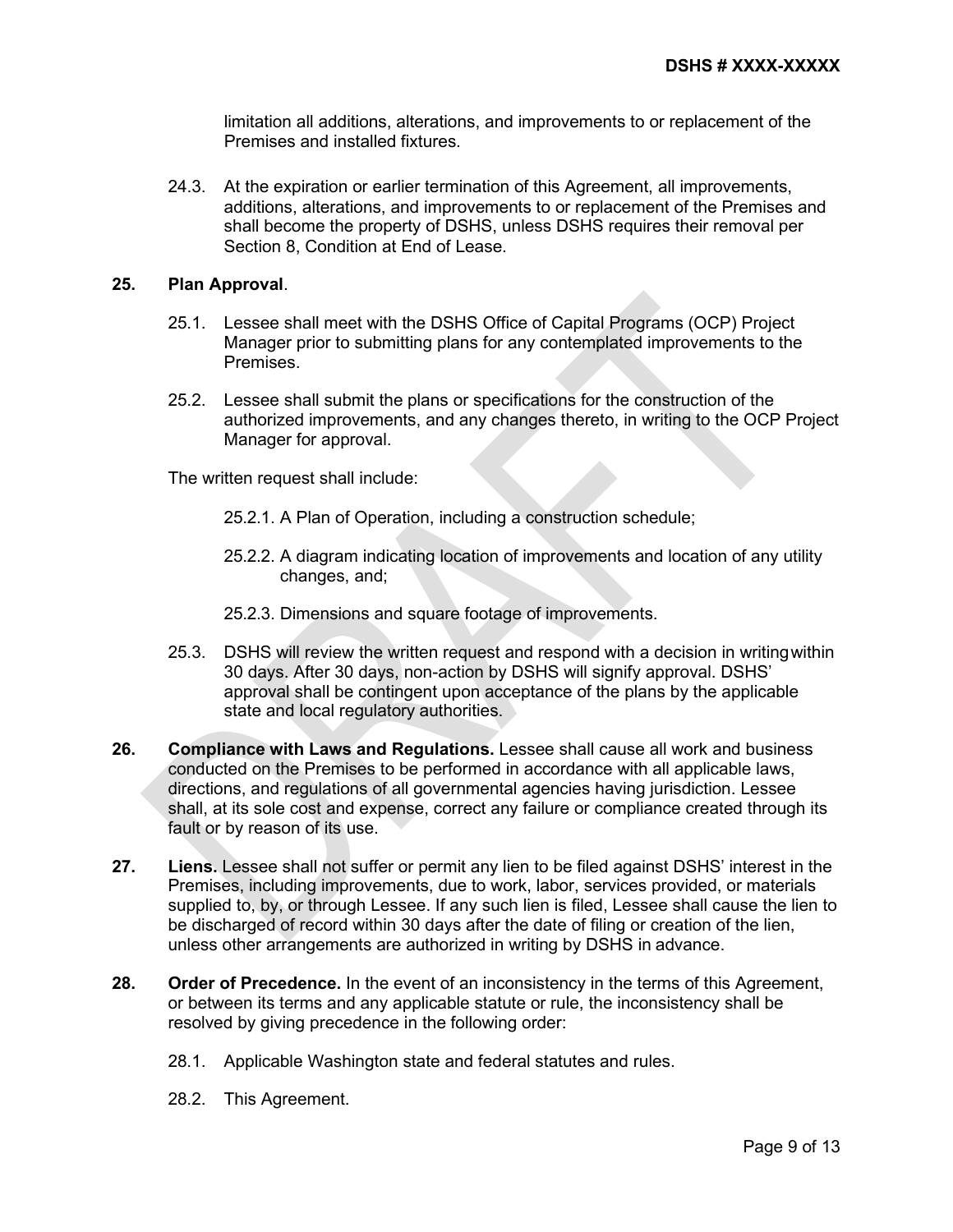- 28.3. Any other provision of this Agreement, including Exhibits and other materials incorporated by reference.
- **29. Governing Law and Venue.** This Agreement shall be construed, interpreted and enforced pursuant to the laws of the State of Washington. Venue shall be in Clark Coutny.
- **30. Ordinary Meaning.** The terms of this Agreement shall be given their ordinary meaning and shall not be presumed construed in favor of or against either party.

## **31. Remedies for Default**.

- 31.1. If Lessee breaches or defaults on any undertaking, promise, or performance required in this Agreement, DSHS may terminate this Lease after the Lessee has been given 30 days notice of the breach or default, and the breach of default has not been corrected within 30 days.
- 31.2. Upon such termination as referenced in Section 30.1, Lessee shall be responsible for returning the property to the condition it was in prior to the execution date of this Agreement, other than:
	- 31.2.1. Needed repairs authorized under Section 13, Repairs and Maintenanceof Premises, and;
	- 31.2.2. Improvements authorized under Section 23, Authorized Improvements and Alterations.
- 31.3. DSHS may seek damages for any and all violations or defaults with orwithout terminating this lease. If DSHS determines the breach or default constitutes a threat to safety, life, or property, DSHS may elect to intervene immediately, without notice, to remedy the breach or default by requiring the Lessee to:
	- 31.3.1. Act immediately to remedy the breach or default at Lessee's expense, or;
	- 31.3.2. Require Lessee to reimburse DSHS for all costs incurred in remedying the breach or default upon demand, including interest from the date of expenditure.

### **32. Disputes**.

- 32.1. Except as otherwise provided in this Agreement, when a bona fide dispute arises between the parties and it cannot be resolved through discussion and negotiation, either party may request a Dispute Resolution Board (DRB). A request for a DRB must be in writing, state the disputed issues, state the relative positions of the parties and be sent to all parties. Parties must provide a response within 14 calendar days.
- 32.2. Once a party requests a DRB, each party shall designate a representative. The representatives shall mutually select a third member. The DRB shall evaluatethe facts, Agreement terms and applicable statutes and rules and make a determination by majority vote. The decision shall not be admissible in any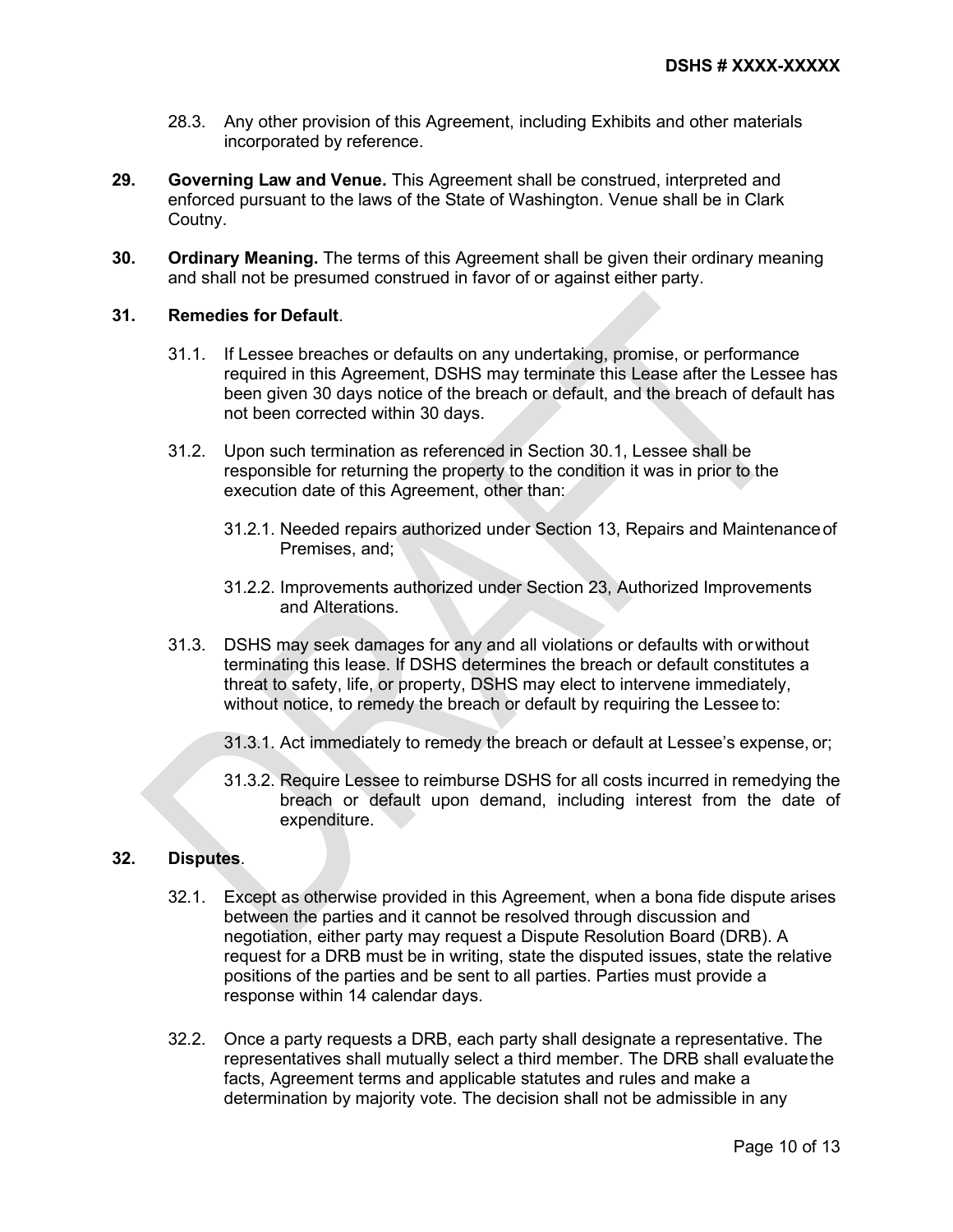succeeding judicial or quasi-judicial proceeding concerning this Agreement. The parties agree that the DRB shall precede any action in judicial or quasi-judicial tribunal.

32.3. Nothing in this Agreement shall be construed to limit the parties' ability to elect a mutually acceptable Alternate Dispute Resolution in place of the dispute resolution process outlined above.

## **33. Nonwaiver**.

- 33.1. Waiver by DSHS of strict performance of any provision of this Agreement shall not be a waiver of nor prejudice DSHS' right to require strict performance of the same provision in the future, or of any other provision.
- 33.2. The acceptance of performance, rent, or any other sum owing, by DSHS following a breach by Lessee of any provision of this Agreement shall not constitute a waiver of any right of DSHS with respect to such breach. DSHS shall be deemed to have waived any right only if DSHS shall do so in writing.
- **34. Severability.** If any provision of this Agreement is held invalid, such invalidity shall not affect the validity of the other terms and conditions of this Agreement.

## **35. Maintenance of Records**.

- 35.1. DSHS and Lessee shall each maintain books, records, documents and other evidence that sufficiently and properly reflect all direct and indirect costs expended by either party in the performance of the service(s). These records shall be subject to inspection, review or audit by personnel of both parties, other personnel duly authorized by either party, the Office of the State Auditor, and federal officials so authorized by law.
- 35.2. All books, records, documents, and other material relevant to this Agreementwill be retained for six years after expiration and the Office of the State Auditor, federal auditors, and any persons duly authorized by the parties shall have full access and the right to examine any of these materials during this period.
- **36. Amendment.** This Agreement may only be modified by a written amendment signed by both parties. Only staff authorized to bind each of the parties may sign anamendment.

### **37. Condemnation.**

- 37.1. If all of the Premises are taken by any lawful authority under the power of eminent domain for a period which will end on or extend beyond the term ofthis Agreement, this Agreement terminates as of the date the condemner takes possession.
- 37.2. If part of the Premises are so taken, either party may terminate the Agreement by providing 30 days written notice to the other party. All damages awarded for the taking or damaging of all or any part of the Premises shall belong to and become the property of DSHS.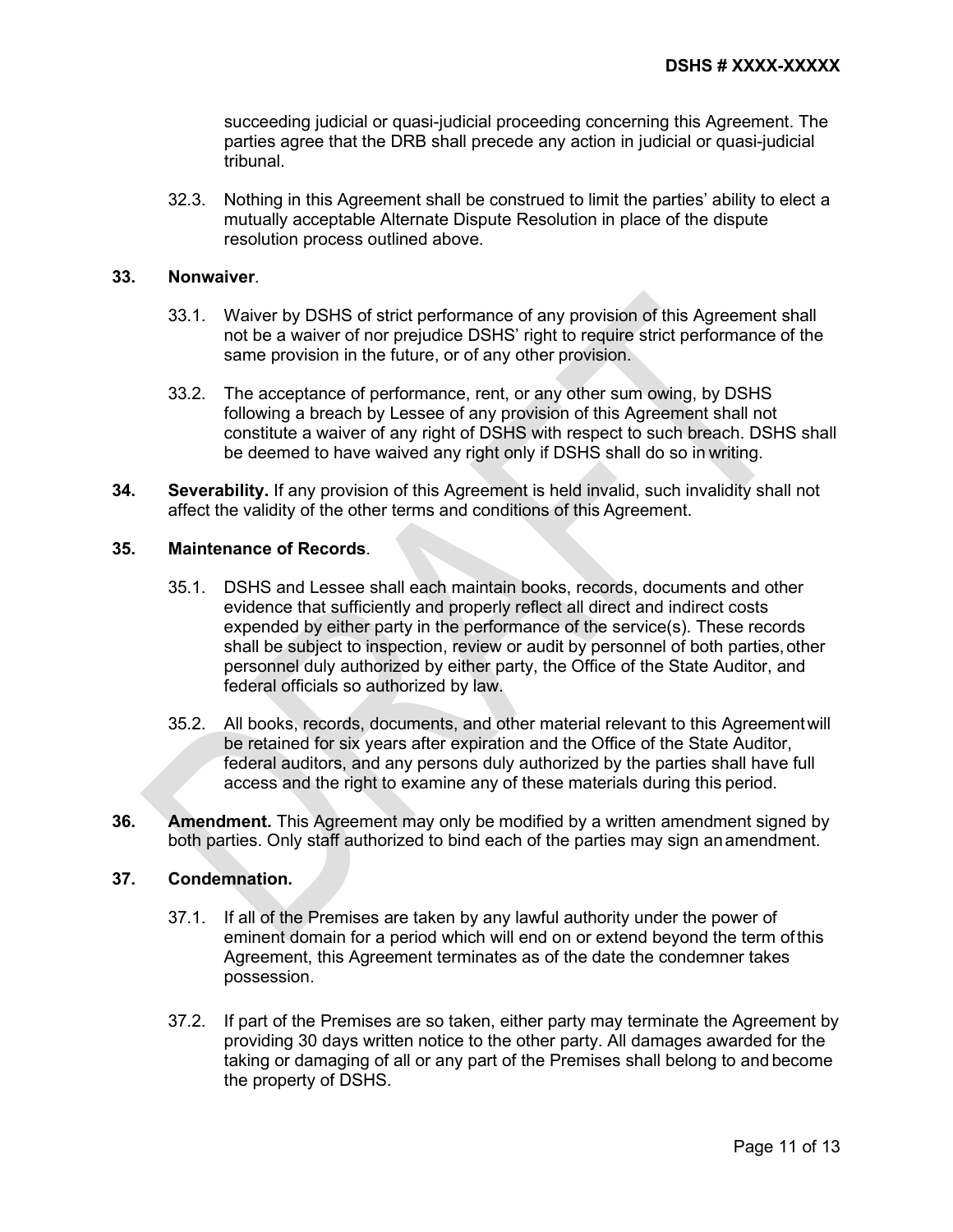- **38. Survivability.** The terms and conditions contained in this Agreement which, by their sense and context, are intended to survive the expiration or termination of the particular agreement shall survive. Surviving terms include, but are not limited to:
	- 38.1. Condition at End of Lease
	- 38.2. Billing and Payment
	- 38.3. Indemnity and Hold Harmless
	- 38.4. Order of Precedence
	- 38.5. Governing Law and Venue
	- 38.6. Ordinary Meaning
	- 38.7. Remedies for Default
	- 38.8. Disputes
	- 38.9. Condemnation
- **39. Entire Agreement.** This written Agreement or its successor or replacement contains the entire agreement of the parties, and no other agreement, statement, or promise made by any party shall be binding or valid.

# **(Exhibits to be Develop)**

Exhibit A: Map of Premises

Exhibit B: Obligations of Lessee on Campus

Exhibit C: Facilities Condition Assessment

Exhibit D: Premises Restoration Plan

## **LESSEE DEPARTMENT OF SOC IAL & HEALTH**

Signature Signature Signature Signature Signature Signature Signature Signature Signature Signature Signature Signature Signature Signature Signature Signature Signature Signature Signature Signature Signature Signature Si

**SERVICES:** 

Print Name

Title **The Title** 

Capital Assets Manager

Jeanne Rodriguez

Date **Date Date Date Date**